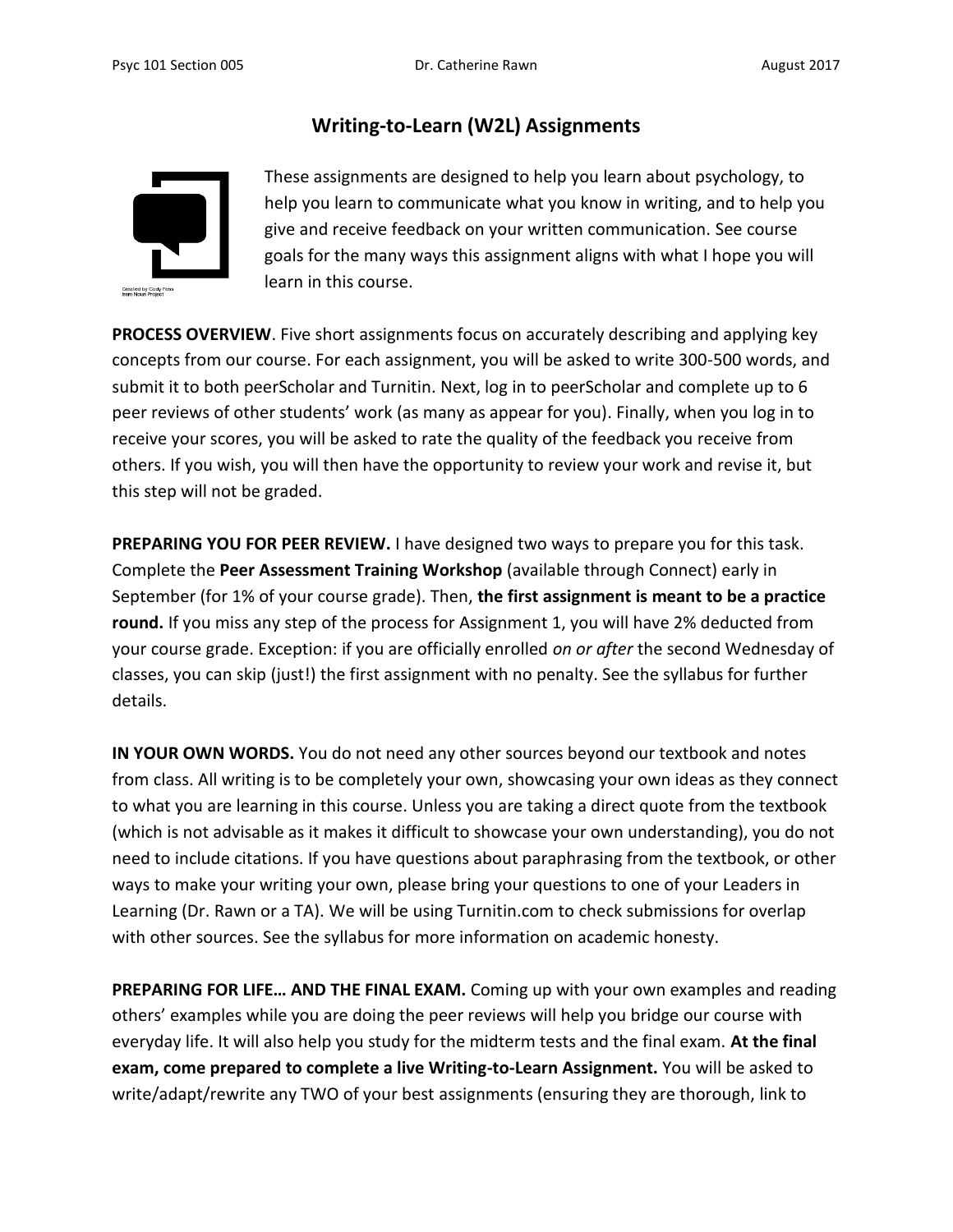other concepts and to your life experience), and memorize them to reproduce on the final. Standards will be high. You will not be given any concept lists on the final exam; you must come prepared.

**EVALUATION OVERVIEW.** You can earn up to 10% of your course grade for your participation in various aspects of the Writing-to-Learn assignments.

| Writing-to-Learn Assignments are worth a total of 10%                 | <b>Max Points</b>         |
|-----------------------------------------------------------------------|---------------------------|
| Online Peer Assessment Training (PAT) Workshop completion             |                           |
| Suspected Pseudoscience in the Media (Assignment 1)                   | -2 if any step incomplete |
| Submit all assignments to Turnitin.com on time, complete all assigned |                           |
| peer reviews on time, and rate feedback others gave your work         |                           |
| Grade for Assignments 2-5, as rated by peers (4 x 1%)                 | 4                         |
| Quality of peer review comments you give to others across all         |                           |
| assignments, as rated by peers                                        |                           |
|                                                                       |                           |

Each assignment will be evaluated by your peers based on the criteria listed here. Each criterion is elaborated below.

| Your written work is evaluated based on the following criteria: |            |
|-----------------------------------------------------------------|------------|
| Selecting a concept from the appropriate key terms list         |            |
| Describing the concept thoroughly and accurately                | 5          |
| Drawing an interesting and useful connection between the<br>3.  |            |
| concept and an experience or example beyond the course          |            |
| 4. Communicating ideas so they are easy to understand           |            |
| Recommendation for inclusion in the final exam study guide      | (ungraded) |
|                                                                 | 20 points  |

**CALCULATING PEER GRADES.** For Assignments 2-5, the average of all raters' scores of your work will be converted into a score out of 1% toward your course grade. The highest and lowest scores will be dropped. Here are some examples to help illustrate why this technique helps us focus in on the most accurate score for a given piece of written work. See page 5 for research evidence supporting the efficacy of using averaged peer review scores in this way.

| Scores received | Final score /20       | <b>Convert</b> | Dropping the highest and lowest |
|-----------------|-----------------------|----------------|---------------------------------|
| from peers      |                       | to score       | scores helps determine the most |
|                 |                       |                | accurate score                  |
| 7, 9, 9, 12, 13 | $(9 + 9 + 12)/3 = 10$ | .50            | No change                       |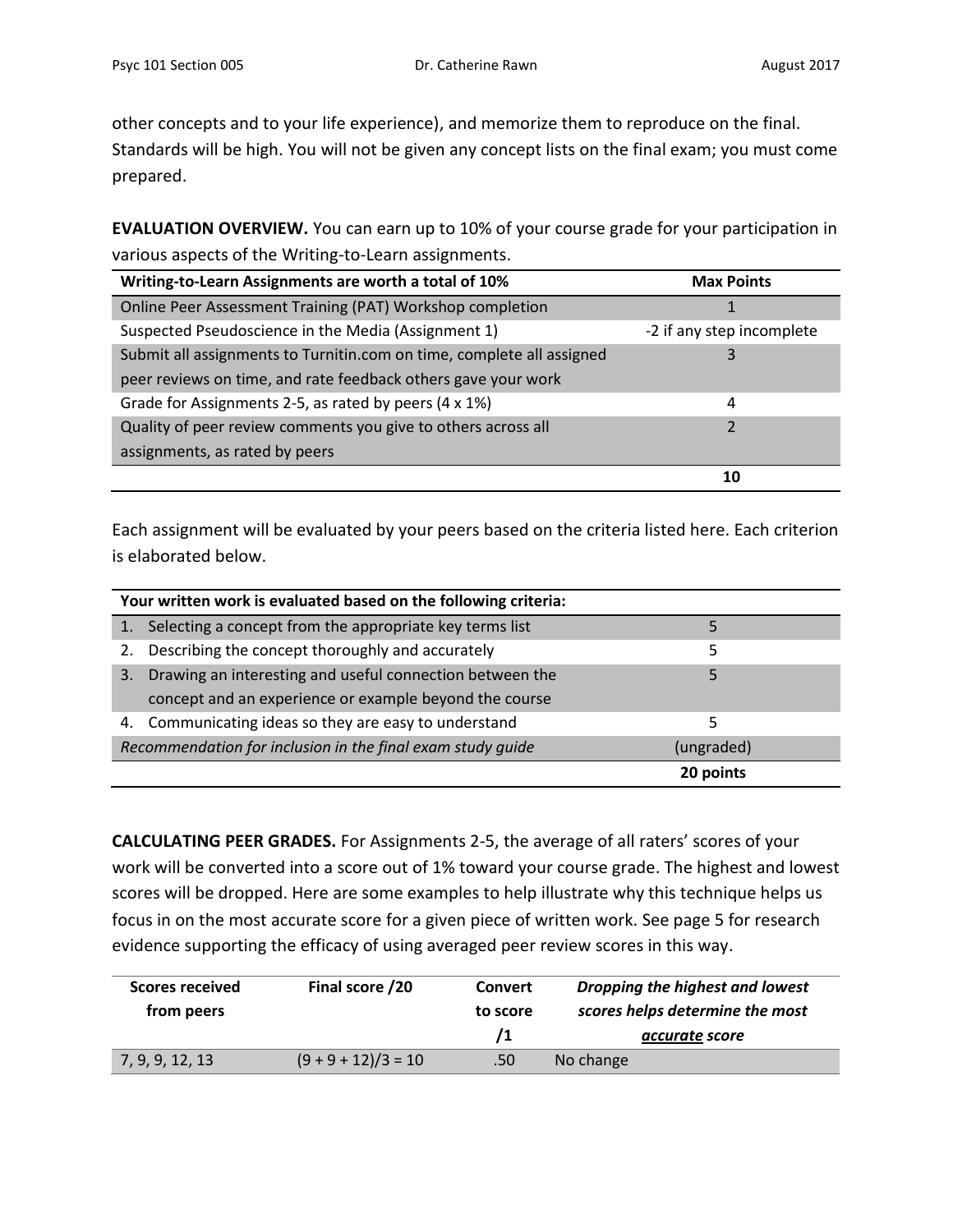| 4, 15, 16, 16, 18  | $(15 + 16 + 16)/3 = 15.67$ | .78 | The extreme low score would have  |
|--------------------|----------------------------|-----|-----------------------------------|
|                    |                            |     | pulled the average down to .69    |
| 13, 13, 14, 14, 20 | $(13 + 14 + 14)/3 = 13.67$ | .68 | The extreme high score would have |
|                    |                            |     | pulled the average up to .74      |
| 7, 14, 17, 19      | $(14 + 17)/2 = 15.5$       | .78 | The extreme low score would have  |
|                    |                            |     | pulled the average down to .72    |
| 9, 11, 15, 17      | $(11 + 15)/2 = 13$         | .65 | No change                         |

### **ASSIGNMENT 1: PSEUDOSCIENCE IN THE MEDIA**

Investigate the world around you. Find an example of a possible pseudoscientific claim. Common sources are news and blog headlines, or websites and other forms of advertisements. Be sure you can electronically link to your source. Then write about 300 words (500 maximum) demonstrating your deep analysis of why this source might be based on pseudoscience. Your writing should address both of the following two features:

#### 1. **Describing the concept.**

**Which warning sign of pseudoscience will you be using?** After you've chosen your source (see below), choose one warning sign to emphasize. Discuss what the concept means and why it is a signal of potential pseudoscience.

Part 1 will be evaluated on a 0-5 scale, with these anchors:

- 5 points = Perfect mastery of the concept. Accurate (check the course materials), complete, detailed, and thorough.
- 4 points = Accurate, no key aspects about the concept are missing.
- 3 points = Expected value for most work. Some detail, no major errors.
- 2 points = Minimal detail, multiple small errors or one major one, key aspects about the concept are missing.
- 1 point = Minimal description taken word-for-word from the text (if word-for-word and not quoted, provide feedback that it should be quoted or paraphrased).
- $\bullet$  0 points = Missing.

### 2. **Connecting beyond the course.**

**Critique the possible pseudoscientific claim.** Justify why you think the warning sign you described above is relevant and important in this case. For example, is the website making extraordinary claims about how effective a product will be, without evidence to back it up? What kind of evidence do you want to see?

Part 2 will be evaluated on a 0-5 scale, with these anchors: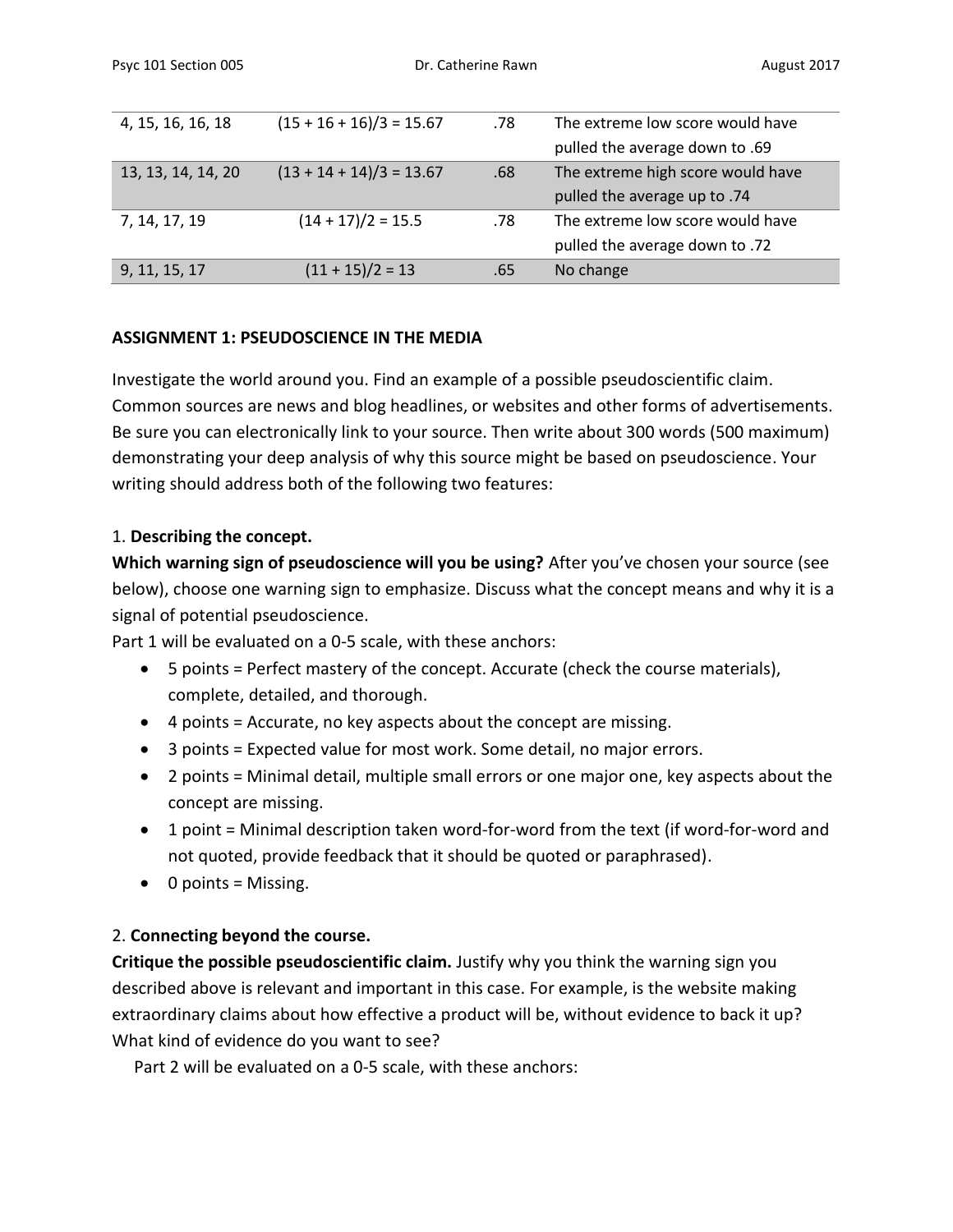- 5 points = Perfect mastery. Chose an effective example to highlight the warning sign, and accurately explains the relevance of the warning sign in this case. Detailed and thorough discussion demonstrating clear mastery of the concept how to apply it.
- 4 points = Chose an effective example to highlight the warning sign. Accurate explanation of the relevance of the warning sign in this case. Some discussion shows understanding of the concept and how to apply it.
- 3 points = Expected value for most work. Overall idea of the example makes sense, but missing details. No major errors in application.
- 2 points = Example is not a strong illustration of the warning sign. Minimal detail, multiple small errors in application or one major one.
- 1 point = Example seems unrelated to the warning sign. Minimal attempt is made to make a connection, but it isn't clear now the warning sign relates to the example.
- 0 points = Missing.

## **3. Clarity of communication**

To be evaluated on a 0-5 scale, with these anchors:

- 5 points = Perfect mastery. Entire work is clearly explained, writing flows easily between ideas. Ideas are re-stated or paraphrased in the author's own words (rather than direct quotes from the textbook).
- 4 points = High quality writing, with a couple of spelling/grammar issues or ideas that do not clearly flow. Ideas are re-stated or paraphrased in the author's own words (rather than direct quotes from the textbook).
- 3 points = Expected value for most work. Mostly clear and flows reasonably well.
- 2 points = Unclear in some parts making writing difficult to read sometimes. Uses direct quotes from the textbook (even if citing them correctly).
- 1 points = Very difficult to read and understand what is being said. Recommend seeking support at the Writing Centre.
- 0 points = The assignment was not completed.

# **4. Do you recommend that this entry be included in the final exam study guide? (Recommendation only. No points.)**

- Yes, this entry is the closest to perfect that it gets. It needs no adjustments to either section.
- Yes, with a couple of minor adjustments to the connection section (but the description section is solid as is), or to the writing style.
- Maybe, but it needs minor improvements to both sections, or just the description section (because it is *crucial* that the description is correct).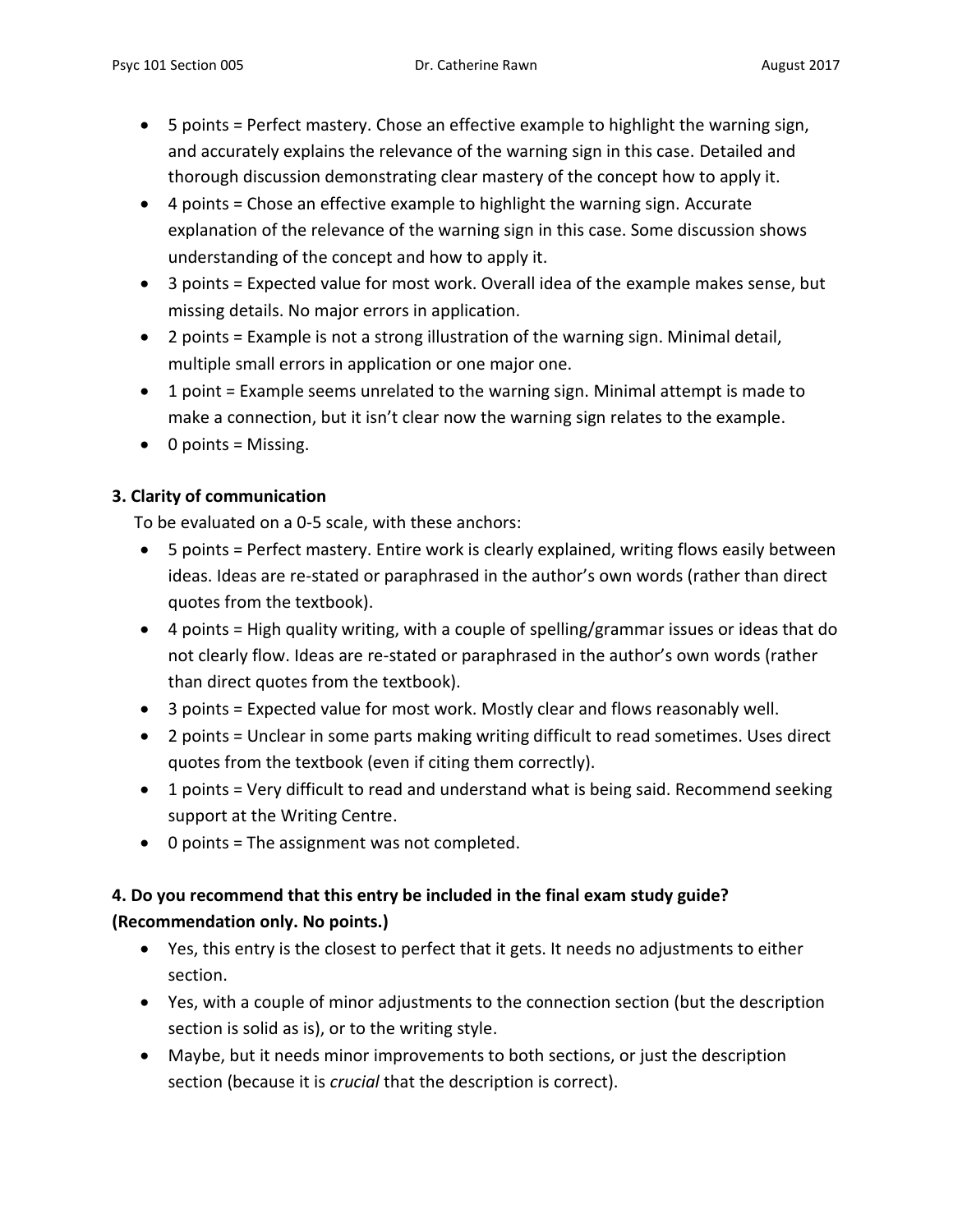- Not recommended due to major improvements needed to the description section.
- Not recommended due to major improvements needed to both sections.
- The assignment was not completed.

## **5. Provide a critical constructive comment on the paper.**

- What is one thing about this paper which ought to be improved or clarified? Write a critical, constructive comment which gives effective guidance to the author on what part(s) would benefit from a revision and explain (make a specific suggestion about) how the revision might be done. (25 words min, 100 words max).
- *What is a Critical Constructive Comment: A critical constructive comment consists of one or more sentences which identifies a shortcoming (e.g., something that is not adequately explained, not logically connected or integrated with other parts of the report, poorly illustrated, not correctly interpreted, a poorly chosen reference) AND which suggests a specific option or means by which this shortcoming could be remedied.*

## **ASSIGNMENTS 2-5: WRITE AND RATE CONCEPT CHECKS**

This course is divided roughly into four chunks of two chapters (1 & 7, 2 & 3, 4 & 5, 6 & 8). Before each exam, choose one concept from the **key terms list at the end of one of the chapters** in that chunk. Not all key terms are great candidates for this assignment. Choose concepts carefully, ensuring you will be able to fully describe it and apply it.

All assignments follow a similar structure. Start by clearly stating the concept's name and its chapter. Then write about 300 words (500 maximum) demonstrating your deep mastery of what this concept means *and* how to apply/use/connect it to the world. Your writing will be evaluated by your peers based on the following rubric. Use it as a guide for your writing.

## 1. **Selected an appropriate concept**.

The purpose of this assignment is to think deeply about one concept from *either* of the two chapters that will be tested on the upcoming test. When reading your peers' work, check the **key terms list** in the chapter to ensure that the concept is in fact listed.

To be evaluated on a 0-5 scale, with these anchors:

- 5 points = The concept is from the key terms list in one of the assigned chapters for this chunk of the course.
- 4 points = The concept is similar to (but not the same as) one of the concepts on the key terms list from one of the assigned chapters for this chunk of the course, but is modified.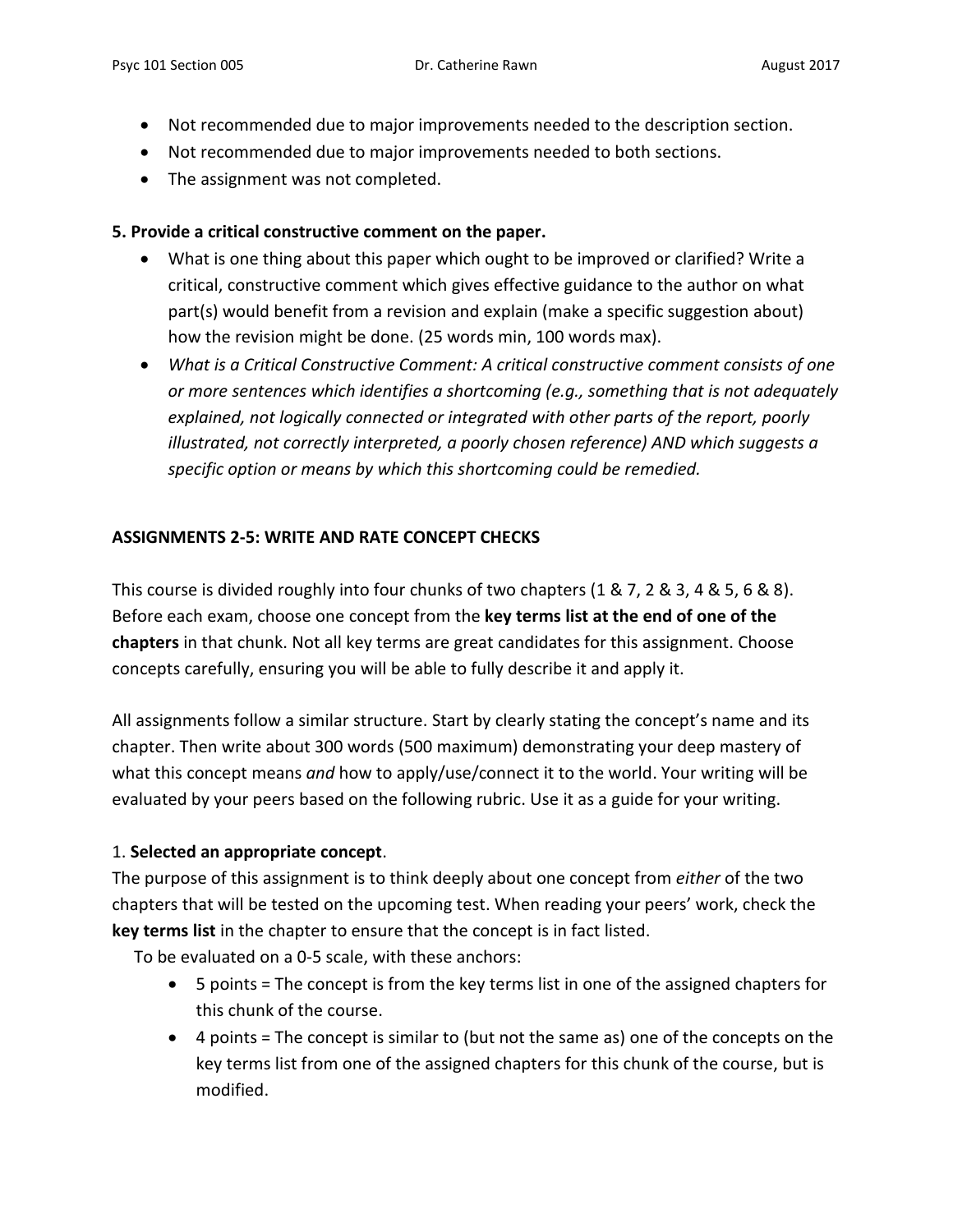- 3 points = The concept is from the key term list in a chapter *not currently assigned.*
- 2 points = The concept chosen is similar to (but not the same as) one of the concepts on the key terms list from a chapter *not currently assigned*.
- 1 point = The concept does not appear on any key concept list from any assigned chapter in this course.
- 0 points = The assignment was not completed.

## 2. **Describing the concept.**

**What have you learned about this concept? Describe the concept thoroughly, including its nuances,** *in your own words***.** In your response, you might explore how this concept compares and contrasts with another concept to show its nuances. Or you might compare your current understanding of this concept with what you used to think was true, and how your thinking has changed.

To be evaluated on a 0-5 scale, with these anchors:

- 5 points = Perfect mastery of the concept. Accurate (check the course materials), complete, detailed, and thorough.
- 4 points = Accurate, no key aspects about the concept are missing.
- 3 points = Expected value for most work. Some detail, no major errors.
- 2 points = Minimal detail, multiple small errors or one major one, key aspects about the concept are missing.
- 1 point = Minimal description taken word-for-word from the text (if word-for-word and not quoted, provide feedback that it should be quoted or paraphrased).
- $\bullet$  0 points = Missing.

## 3. **Connecting beyond the course.**

**How does this concept connect in your life beyond the course? Apply the concept in a deep, meaningful way.** In your response, you might explore how what you know about this concept helps you understand a life experience you or a loved one has had. Or, you might describe how this concept relates to a world event, or to an event you have witnessed live, in a film or other artistic work. If you can, provide an electronic link to your source. *When choosing whether to include personal details, keep in mind that your peers will be reading your work, without your name attached.*

To be evaluated on a 0-5 scale, with these anchors:

 5 points = Perfect mastery. Chose an effective example to highlight the concept, and accurately explains the relevance of the concept in this case. Detailed and thorough discussion demonstrating clear mastery of the concept how to apply it.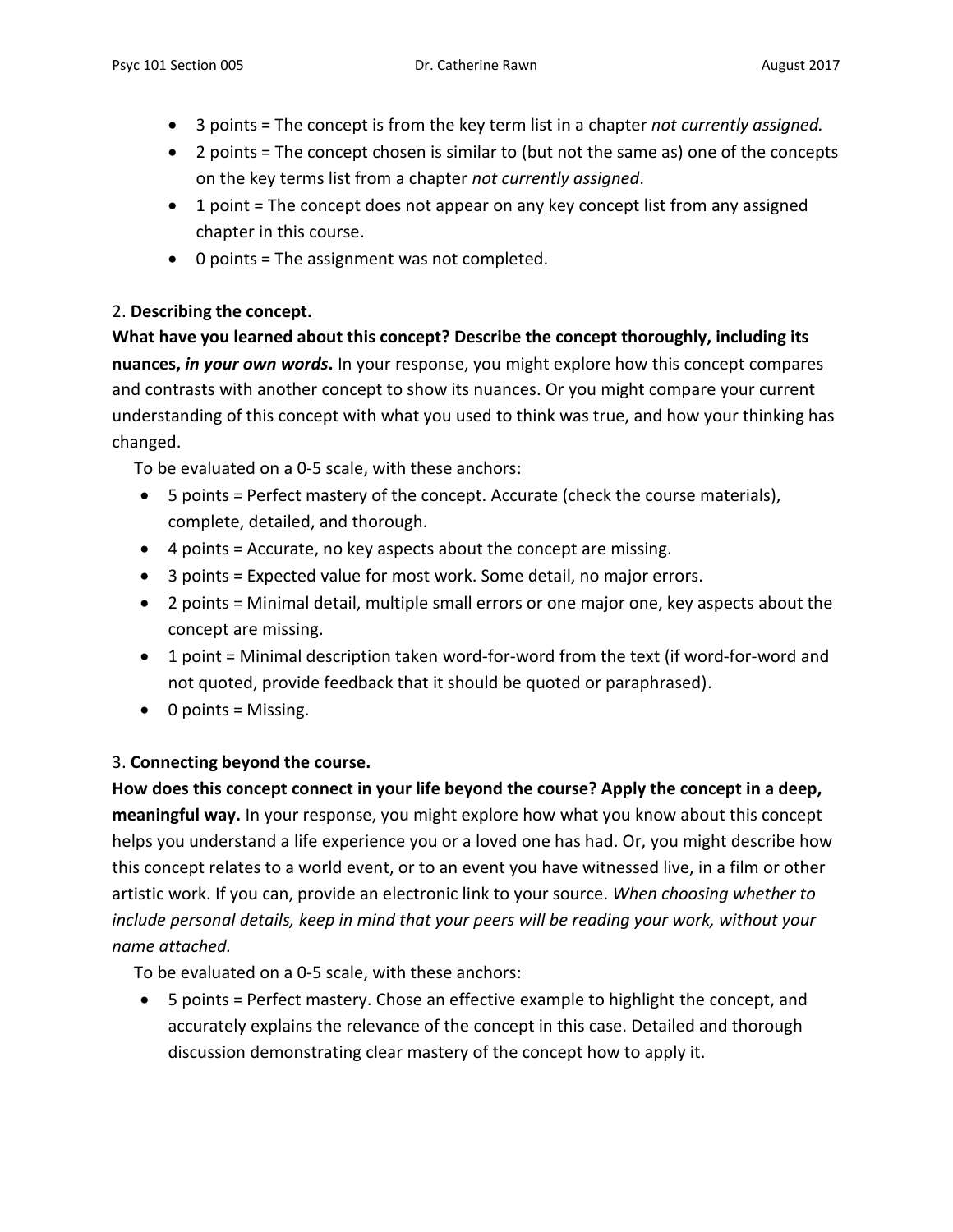- 4 points = Chose an effective example to highlight the concept. Accurate explanation of the relevance of the concept in this case. Some discussion shows understanding of the concept and how to apply it.
- 3 points = Expected value for most work. Overall idea of the example makes sense, but missing details. No major errors in application.
- 2 points = Example is not a strong illustration of the concept. Minimal detail, multiple small errors in application or one major one.
- 1 point = Minimal attempt is made to make a connection but it isn't clear.
- $\bullet$  0 points = Missing.

## **4. Clarity of communication**

To be evaluated on a 0-5 scale, with these anchors:

- 5 points = Perfect mastery. Entire work is clearly explained, writing flows easily between ideas. Ideas are re-stated or paraphrased in the author's own words (rather than direct quotes from the textbook).
- 4 points = High quality writing, with a couple of spelling/grammar issues or ideas that do not clearly flow. Ideas are re-stated or paraphrased in the author's own words (rather than direct quotes from the textbook).
- 3 points = Expected value for most work. Mostly clear and flows reasonably well.
- 2 points = Unclear in some parts making writing difficult to read sometimes. Uses direct quotes from the textbook (even if citing them correctly).
- 1 points = Very difficult to read and understand what is being said. Recommend seeking support at the Writing Centre.
- 0 points = The assignment was not completed.

# **5. Do you recommend that this essay be included in the final exam study guide? (Recommendation only. No points.)**

- Yes, this essay is the closest to perfect that it gets. It needs no adjustments to either section.
- Yes, with a couple of minor adjustments to the connection section (but the description section is solid as is), or to the writing style.
- Maybe, but it needs minor improvements to both sections, or just the description section (because it is *crucial* that the description is correct).
- Not recommended due to major improvements needed to the description section.
- Not recommended due to major improvements needed to both sections.
- The assignment was not completed.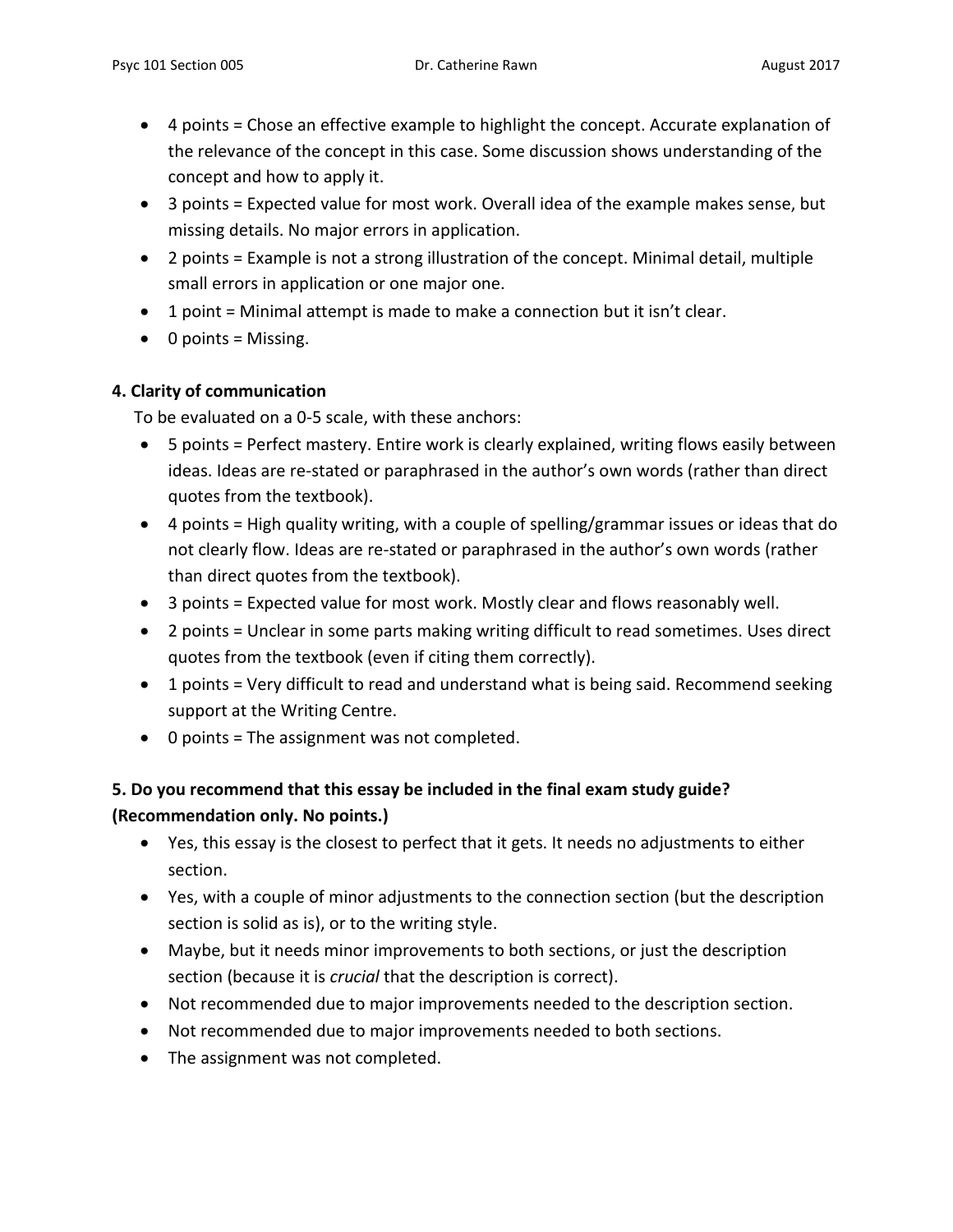### **6. Provide a critical constructive comment on the paper.**

- What is one thing about this paper which ought to be improved or clarified? Write a critical, constructive comment which gives effective guidance to the author on what part(s) would benefit from a revision and explain (make a specific suggestion about) how the revision might be done. (25 words min, 100 words max).
- *What is a Critical Constructive Comment: A critical constructive comment consists of one or more sentences which identifies a shortcoming (e.g., something that is not adequately explained, not logically connected or integrated with other parts of the report, poorly illustrated, not correctly interpreted, a poorly chosen reference) AND which suggests a specific option or means by which this shortcoming could be remedied.*

### **READ AND RATE THE PEER REVIEWS YOU RECEIVE ABOUT YOUR WORK**

- **Take a deep breath.** As you're reading the feedback, it might be helpful to think about your paragraphs as someone else's paragraphs. Scan the feedback once, and if you feel like you are having an emotional reaction to it, that's totally normal – and it means you would be wise to give yourself at least day or two to calm down and distance yourself from it. When you return, consider the feedback objectively. Every piece of writing has room for improvement, no matter how strong it is to start. Re-read the assignment expectations and your paragraphs. Use the pieces of feedback that are helpful for aligning your paragraphs with the expectations provided. Feel free to ignore other pieces of feedback. Whether you choose to use or ignore feedback, make sure the decision is in the service of making your work the best paragraphs they can be.
- **Using the prompt provided in peerScholar, indicate how helpful the feedback was**. If this comment was (un)helpful, explain what made it (un)helpful. Your reflections will help you and the author of these comments identify what makes effective comments, and will help you consider your own writing.

### **References and Acknowledgements**

Write-and-Rate concept checks are based on an assignment empirically tested and reported by Nevid, Pastva, & McClelland (2012), and the peer review component was inspired by research evidence reported by Dochy, Segers, & Sluijsmans (1999) and Paré & Joordens (2008) that shows average peer grades are just as reliable as TA grades.

Dochy, F., Segers, M., & Sluijsmans, D. (1999). The use of self-, peer and co-assessment in higher education: A review*. Studies in Higher Education, 24*, 331-350.